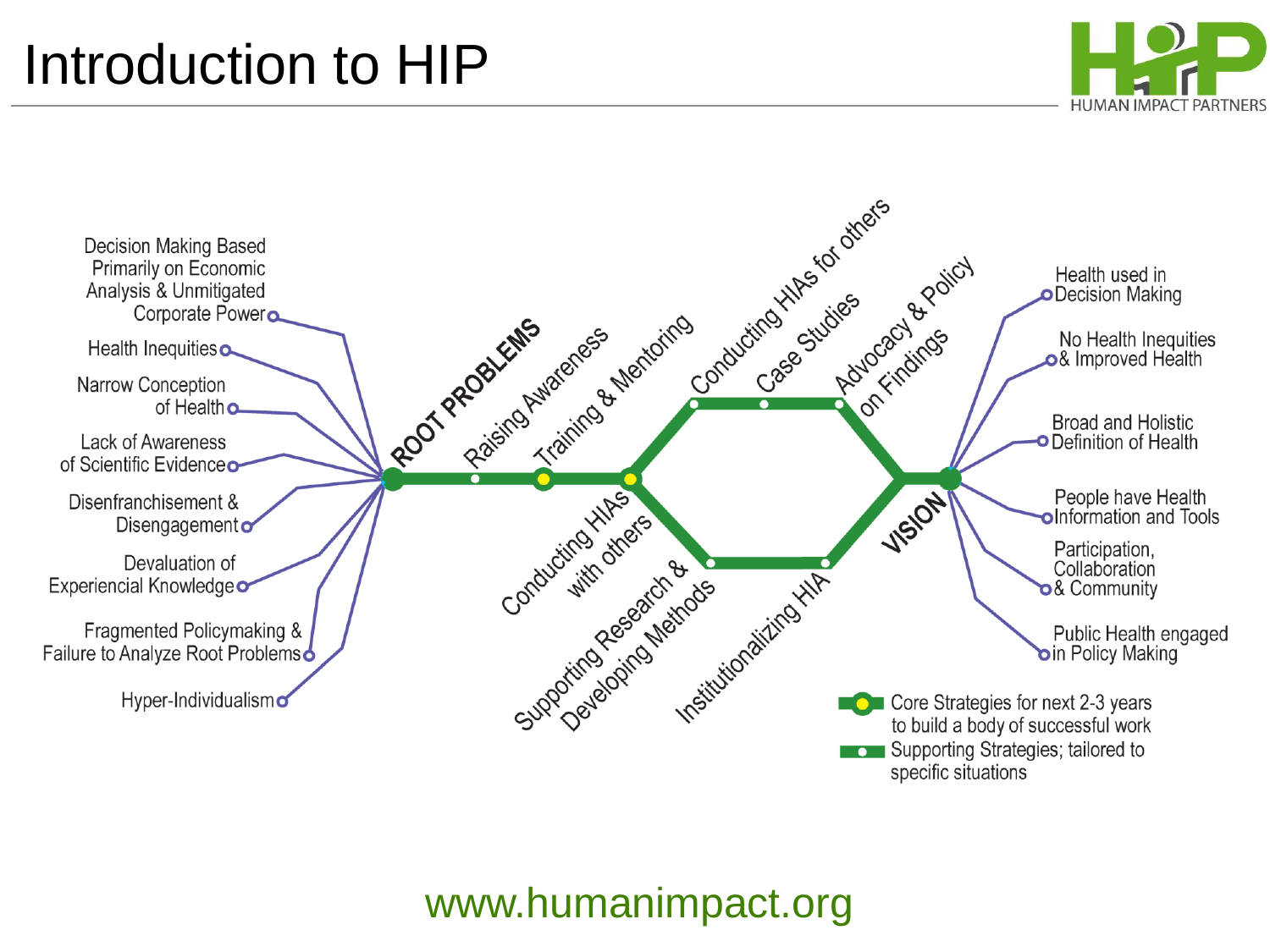

### Why is collaboration an important part of HIA?

- Broad range of people affected
- Data, information, resources
- Relationship building
- Capacity for advocacy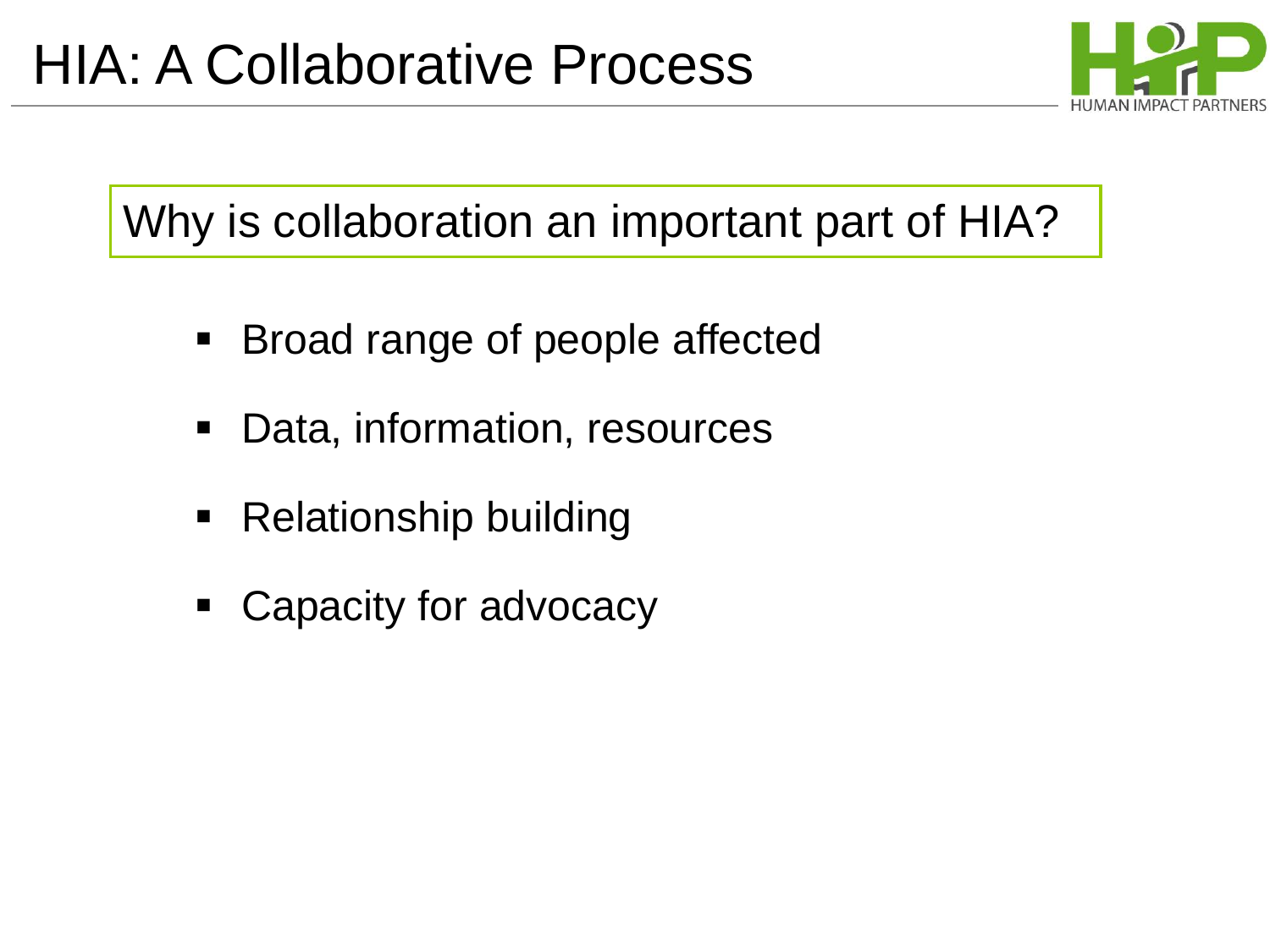## Examples of Roles in HIA



- $\checkmark$  Identify priority health issues to be studied through HIA
- $\checkmark$  Prioritize research questions for the HIA
- $\checkmark$  Research and organize baseline/ existing conditions data
- Conduct surveys, interviews, focus groups, and interpret or ground truth data
- Conduct data analysis to predict impact of decision on health of community
- $\checkmark$  Write, review and edit final HIA report (that includes findings and recommendations for decision-makers)
- $\checkmark$  Develop and execute a communication, media and advocacy plan to report HIA findings to key decision-makers
- $\checkmark$  Continue to hold decision-makers accountable for decision agreements and mitigations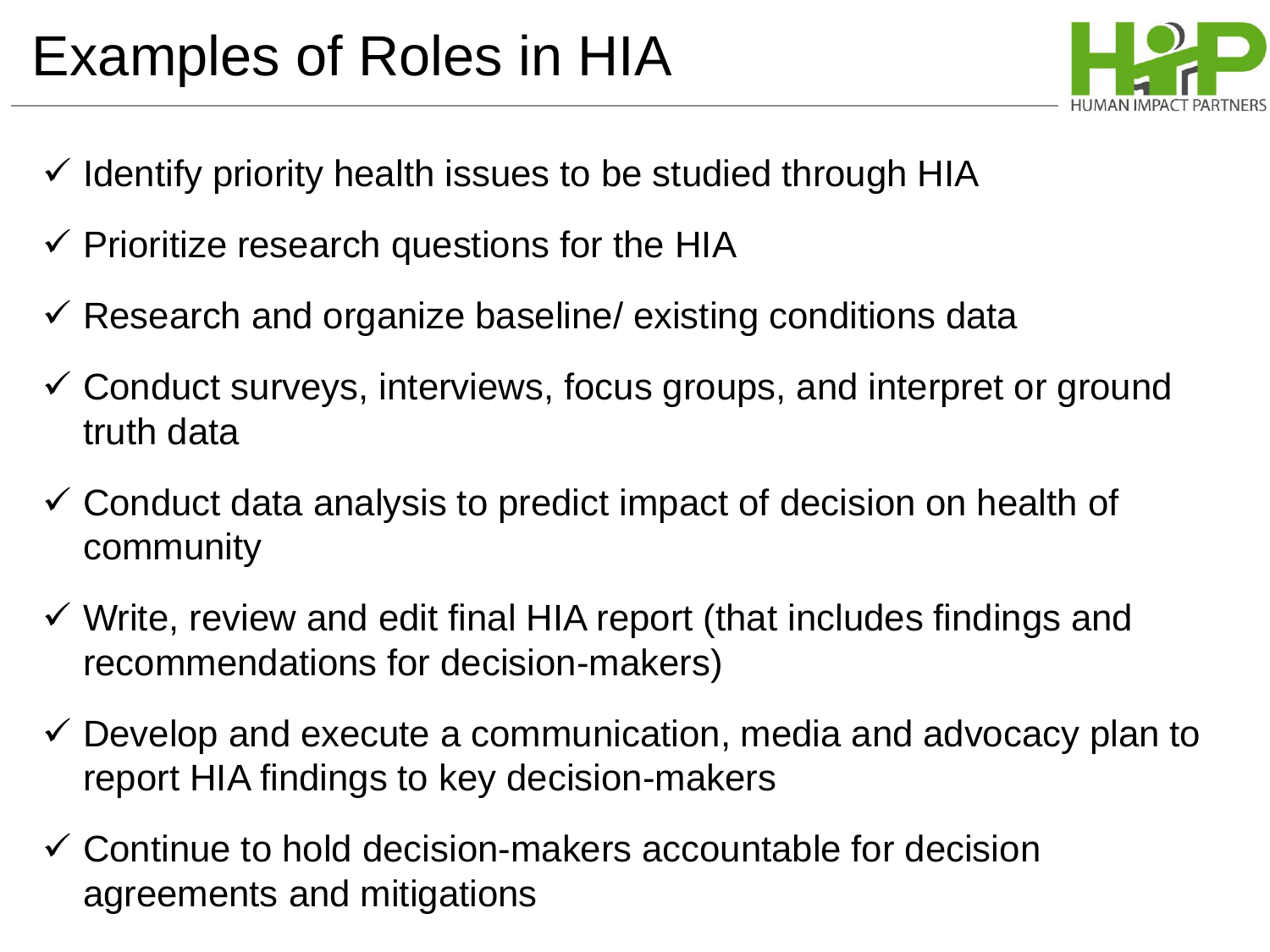# Jack London Gateway HIA



#### *Working with a variety of stakeholders to ensure that infill development is healthy.*



- A non-profit developer proposing to build 55 units of low-income senior housing and additional retail in West Oakland
- Residents were interested in using this project as a case study for HIA; site near freeways and port
- A rapid HIA was completed in 4 community meetings over 3 months; concerns prioritized: air quality, noise, retail use, safety
- Oakland Planning Commission asked developer to work with HIA collaborators and to implement recommendations
- To date many mitigations have been implemented: air filtering, front entrance, balconies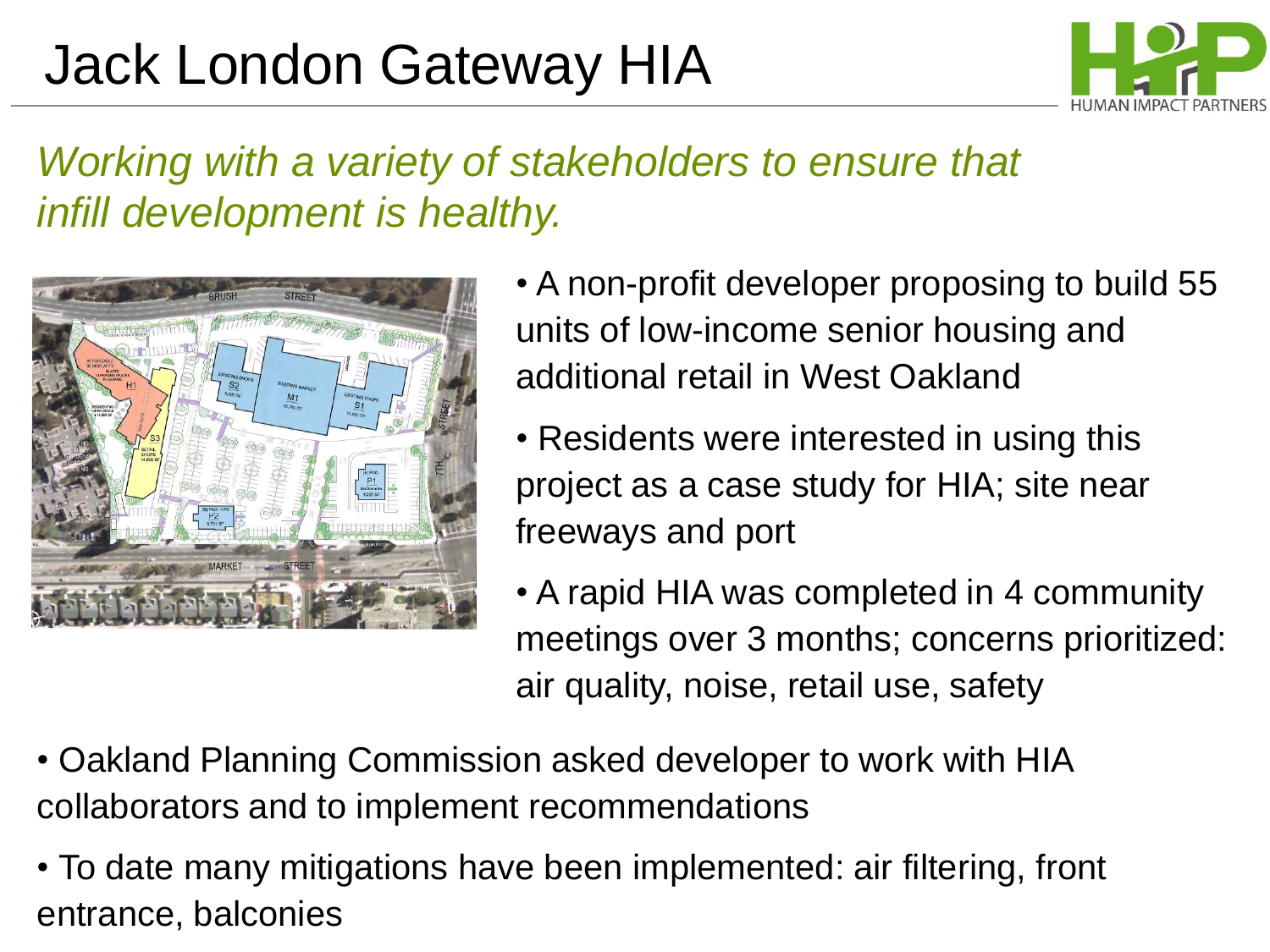# South Los Angeles HIA



#### *Influencing housing development plans to improve community health*



- Proposal to build an affordable housing development in a formerly industrial location of South Los Angeles
- Collaborators: ACORN, HIP, housing developer, LACDPH, redevelopment agency
- Collectively developed, and ACORN conducted, 300 surveys in the community; identified main areas of concern as pollution, housing, pedestrian safety, transportation, education, retail diversity
- Community presented HIA findings to City, Developer, and other decision makers - strong support for most recommendations
- Project is going into first phase of development in next year